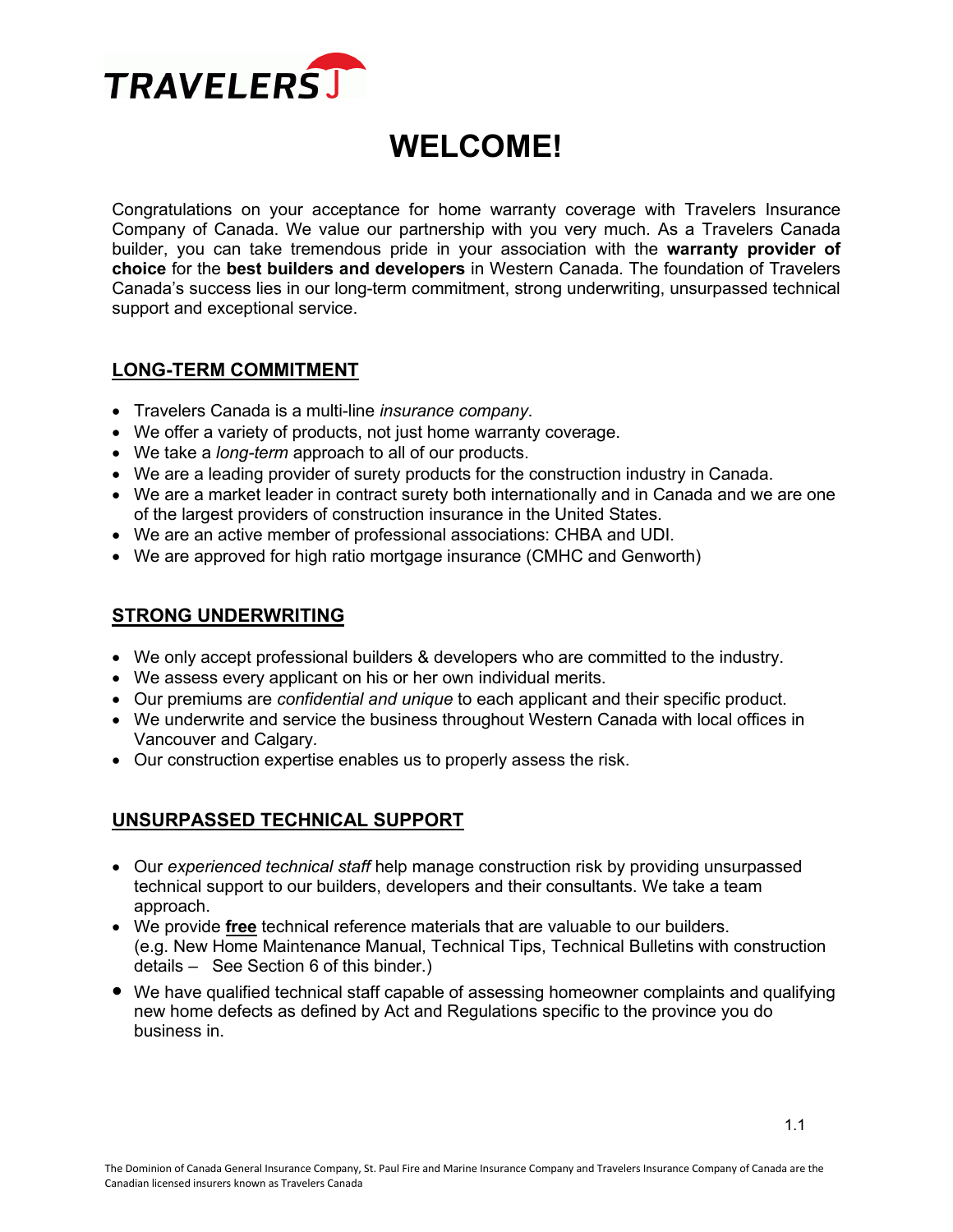

### **EXCEPTIONAL SERVICE**

Travelers Canada's full-time Warranty Team consists of over 35 staff who:

- Provide exceptional service to builders and their homeowners.
- Are extremely knowledgeable in home warranty coverage.
- Have established a reputation of "going the extra mile".
- Will work with you to build a long-term relationship.
- We fully intend to develop our market share through continued innovation, strong underwriting, unsurpassed technical support, and exceptional service. To further demonstrate our support of the industry, we maintain membership with all of the professional construction associations.
- We are focused on meeting and exceeding your expectations. We value your support and will do our utmost to ensure we continue to earn it. Please feel free to contact us should you have questions, require assistance or wish to provide constructive feedback on how we can better serve you: Toll free: 1-800-555-9431. **Thank you for your business.**

## *It's better under the umbrella!*™

**Travelers Canada**: Toll Free: 1-800-555-9431 Toll Free Fax: 1-877-762-7922

B.C. Head Office: Suite 2500 – 650 West Georgia St. Vancouver, BC V6B 4N7

Alberta – Saskatchewan Head Office Suite 2700,  $530 - 8$ <sup>th</sup> Ave. S.W. Calgary, AB T2P 3S8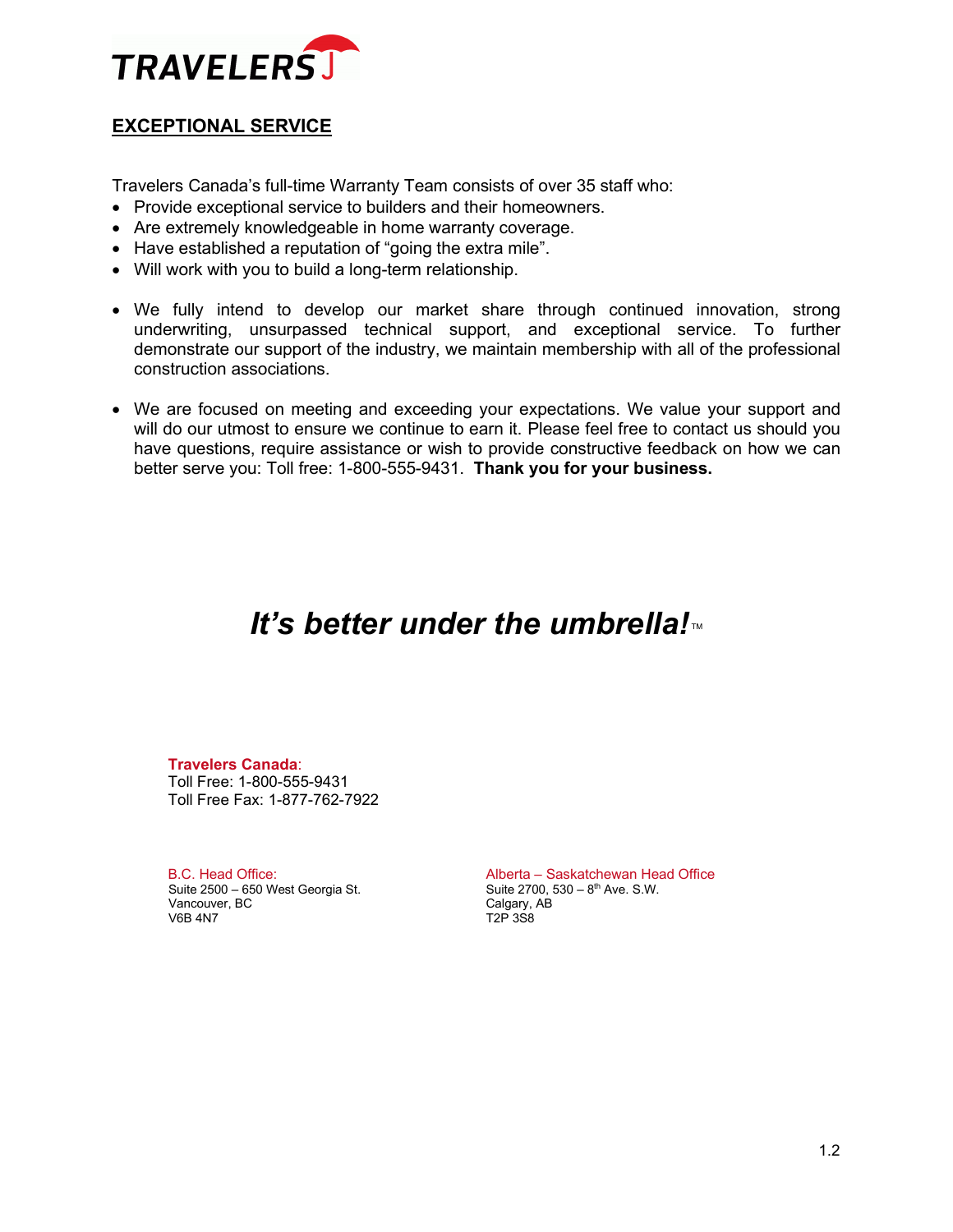

## **TRAVELERS INSURANCE COMPANY OF CANADA Your Home Warranty Insurer**

Travelers Insurance Company of Canada is a market leader in contract surety both internationally and in Canada and is one of the largest providers of construction insurance in the United States.

Travelers Canada offers several insurance and bond products geared to the home building industry, not just home warranty. We take a long-term approach to all of our products. Travelers Canada has offices in Vancouver, Calgary, Montreal and Toronto.

Utilizing the experience and knowledge of a dedicated group of underwriters and field staff in all our local offices, we focus on the risk evaluation process while working to develop and maintain strong relationships with the building community. *Travelers Canada is fully committed to the home warranty business long-term.* 

### **TRAVELERS CANADA'S PROFESSIONAL WARRANTY TEAM**

#### **UNDERWRITING TEAM**

| Kerry K. Nagy           | VP, Underwriting                                     | 604-696-8550 |
|-------------------------|------------------------------------------------------|--------------|
| <b>Taina Phelan</b>     | National Manager - Residential Surety                | 604-696-8554 |
| Ingo Viehweger          | Regional Manager - Alberta Region                    | 403-513-9355 |
| Rosalind Nair           | Senior Underwriter & Team Leader                     | 604-696-8566 |
| <b>Alison Pope</b>      | Senior Underwriter - B.C. Region                     | 604-696-8552 |
| <b>Tracy Nelson</b>     | Senior Underwriter - Alberta Region                  | 403-513-9358 |
| John McMahon            | Senior Underwriter - Alberta Region                  | 403-539-5593 |
| <b>Shannon De Vries</b> | <b>Senior Underwriter</b>                            | 604-691-1127 |
| Dean Steiss             | Underwriter                                          | 604-696-8543 |
| Casey Kanhai            | <b>Senior Underwriting Assistant</b>                 | 604-696-8546 |
| Megan McCann            | <b>Underwriting Assistant</b>                        | 604-691-1187 |
|                         | <b>HOUSING REGISTRATION TEAM</b>                     |              |
| <b>Haylee Bowling</b>   | <b>Housing Registrations Assistant</b>               | 604-696-8508 |
| Jennifer Chand          | <b>Housing Registrations Assistant</b>               | 604-696-8559 |
| Margaret Cho            | <b>Housing Registrations Assistant</b>               | 604-696-8555 |
|                         | <b>EQUITY EDGE/DEPOSIT PROTECTION INSURANCE</b>      |              |
| Kerry K. Nagy           | AVP, Underwriting                                    | 604-696-8550 |
| Taina Phelan            | National Manger - Residential Surety,                | 604-696-8554 |
|                         | <b>Equity Edge/Deposit Bond</b>                      |              |
|                         | <b>CLAIMS</b>                                        |              |
| Sheelagh Neuwirth       | Unit Manager, Claims                                 | 604-696-8514 |
| Mike Knoll              | <b>Senior Claims Professional</b>                    | 604-696-8553 |
| Cornel Peana            | <b>Claims Counsel</b>                                | 604-696-8548 |
| Keoni Norgren           | <b>Claims Counsel</b>                                | 604-696-8516 |
| Robert Pol              | Claims Professional - B.C. Region                    | 604-696-8547 |
| <b>Steve Tailby</b>     | Claims Professional - B.C. Region                    | 604-696-8528 |
|                         | Ferdinand Gonzales Claims Professional - B.C. Region | 604-696-8526 |
| <b>Brian Hall</b>       | Claims Professional - B.C Region                     | 604-696-8589 |
| Cheri Gallello          | Senior Claim Analyst - B.C / Alberta Region          | 604-696-8542 |
| Karen Mason             | Claims Professional - B.C. Region                    | 250-674-3353 |
| Alexis Castruita        | Claims Professional - B.C. Region                    | 604-696-8570 |
| Castellanos             |                                                      |              |
| Jack Kavanagh           | Claims Professional - B.C. Region                    | 604-696-8530 |